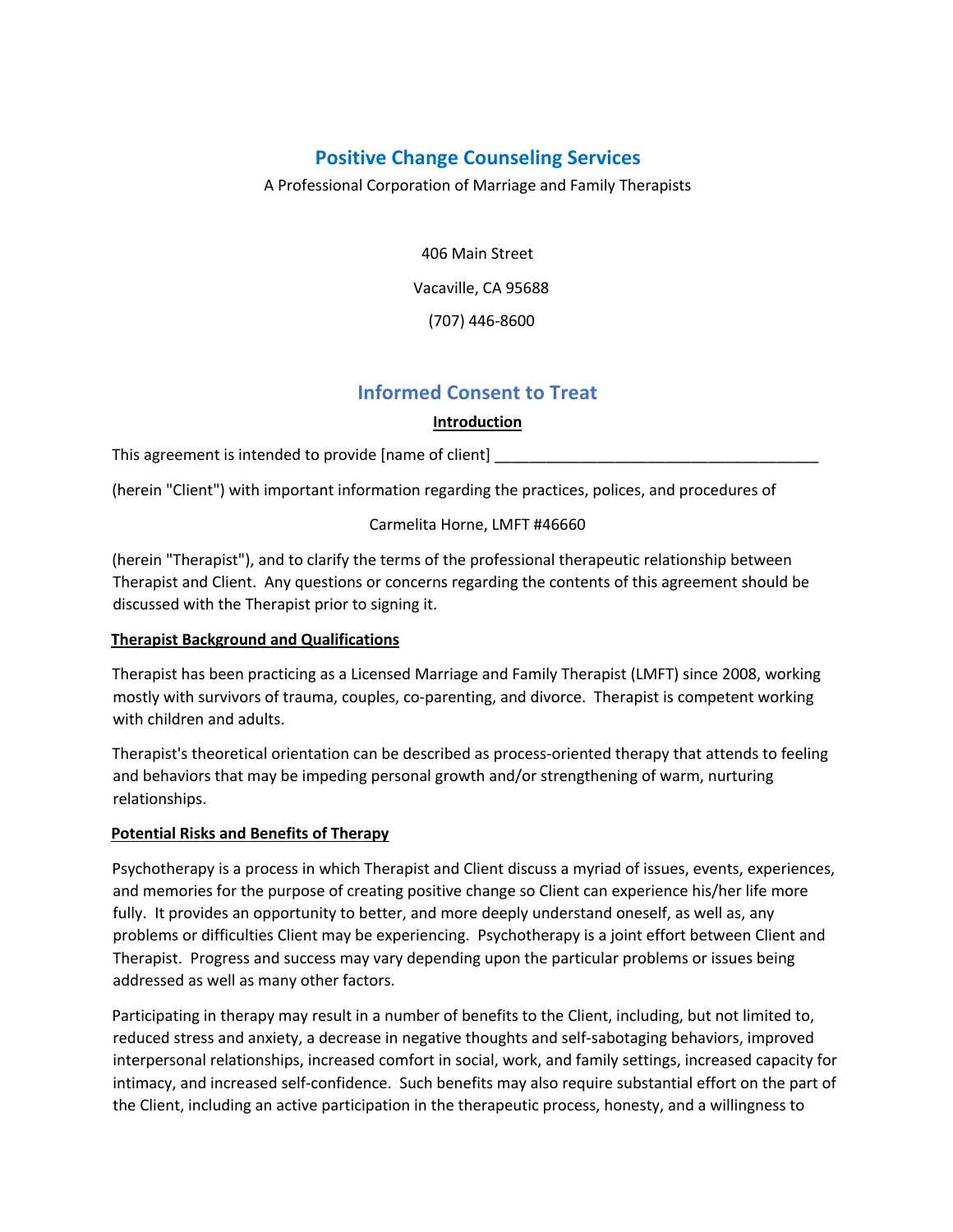change feelings, thoughts, and behaviors. There is no guarantee that therapy will yield any or all of the benefits listed above.

Participating in therapy may also involve some discomfort, including remembering and discussing unpleasant events, feelings, and experiences. The process may evoke strong feelings. There may be times in which the Therapist will challenge Client's perceptions and assumptions, and offer different perspectives. The issues presented by the Client may result in unintended outcomes, including changes in personal relationships. Client should be aware that any decision on the status of his/her personal relationships is the responsibility of the Client.

During the therapeutic process, some Clients find they feel worse before feeling better. Personal growth and change may be easy and swift at times, yet slow and frustrating at other times. Client should address any concerns he/she has regarding progress in therapy with Therapist.

### **Professional Consultation**

Professional consultation is an important component of a healthy psychotherapy practice. As such, Therapist regularly participates in clinical, ethical, and legal consultation with appropriate professions. During such consultations, Therapist will not reveal any personally identifying information regarding Client.

### **Records and Record Keeping**

Therapist will record notes of each session and any other significant activity such as phone conversation, collaborative treatment meetings, and other significant events regarding Client. These notes constitute Therapist's clinical and business records, which by law, Therapist is required to maintain. Such records are the sole property of Therapist/Therapeutic Retreats. Therapist will not alter record keeping process at the request of any Client. Should Client request a copy of Therapist's records, such a request must be made in writing. Therapist reserves the right, under California law, to provide Client with a treatment summary in lieu of actual records. Therapist also reserves the right to refuse to produce a copy of the record under certain circumstances, by may, as requested, provide a copy of the record to another treating health care provider. Therapist will maintain Client's records for ten years following termination of therapy. However, after ten years, Client's record will be destroyed in a manner that preserves Client's confidentiality.

# **Confidentiality**

The information disclosed by Client is generally confidential and will not be released to any third party without written authorization from Client, except where required or permitted by law. Exceptions to confidentiality include, but not limited to, reporting child, elder and dependent adult abuse, when a Client makes a threat of violence towards a reasonably identifiable victim, or when a Client is dangerous to himself/herself or the person or property of another.

# **Client Litigation**

Therapist will not voluntarily participate in any litigation, or custody dispute in which Client and another individual, or entity, are parties. Therapist has a policy of not communicating with Client's attorney and will generally not write or sign letters, reports, declarations, or affidavits to be used in Client's legal matter. Therapist will generally not provide records or testimony unless compelled to do so. Should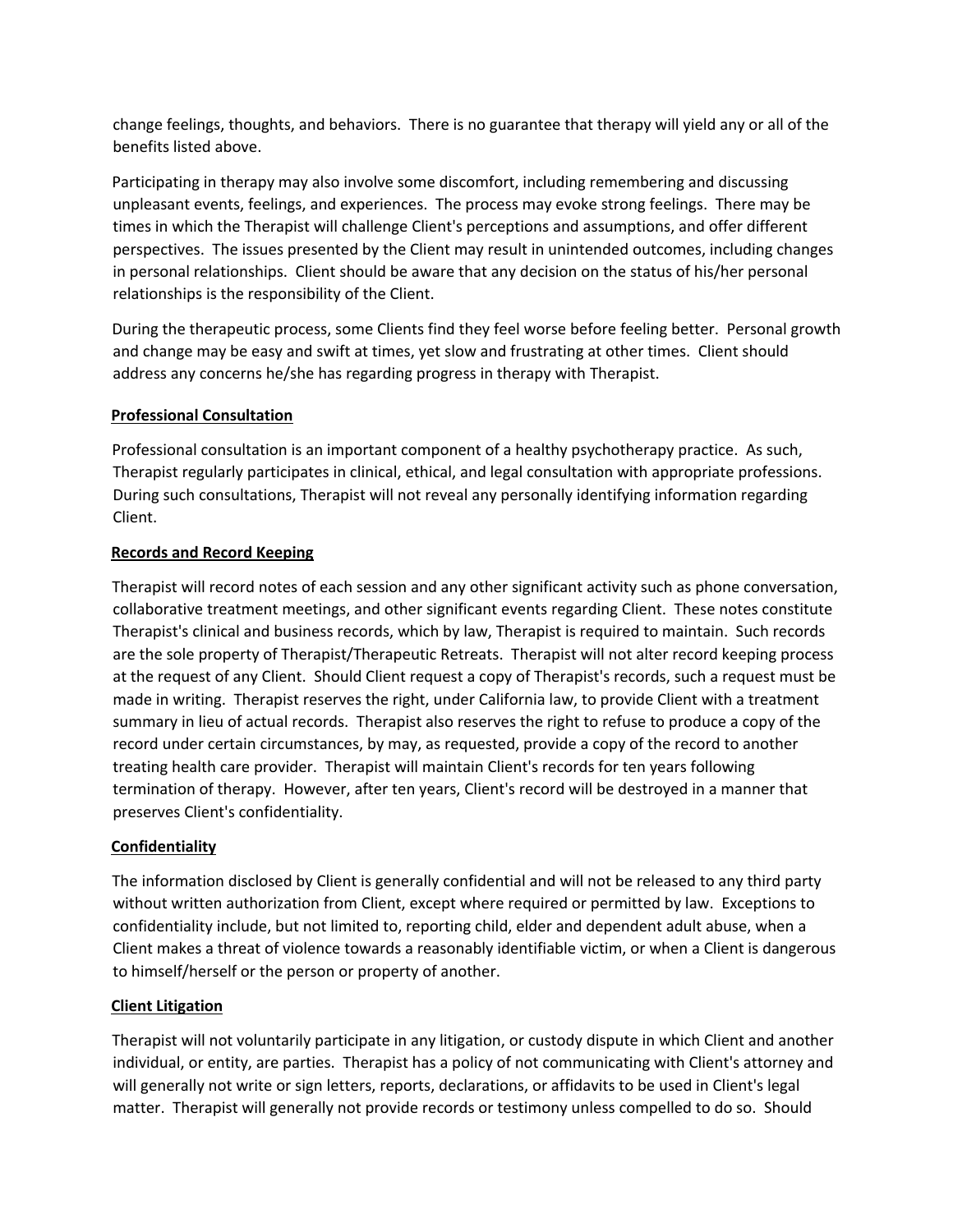Therapist be subpoenaed, ordered by a court of law, to appear as a witness in an action involving Client, Client agrees to reimburse Therapist for any time spent for preparation, travel, or other time in which Therapist has made self available for such an appearance at Therapist's usual and customary hourly rate of \$165.

## **Fee for Services**

The usual and customary fee for service is \$165 for the initial 60 minute session and \$120 for 45 minute session. Therapist reserves the right to periodically adjust this fee. Client will be notified of any fee adjustment in advance. In addition, this fee may be adjusted by contract with insurance companies, managed care organizations, or other third party payors, or by agreement with Therapist.

Telephone calls lasting more than ten minutes will be charged at same in-session rate outlined above.

Payment for services is due at time of service.

#### **Insurance**

Client is responsible for any and all fees not reimbursed by insurance. Client is responsible for verifying and understanding the limits of coverage, as well as co-payments and deductibles.

### **Cancellation Policy**

Client is responsible for payment of \$50 for any missed session. Client is also responsible for payment of \$50 for any session for which Client failed to give Therapist at least 24 hours notice of cancellation. Cancellation notice should be left on Therapist's voice mail at (707) 446-8600.

#### **Consent to Treat and Waiver of Risks of TeleHealth**

As deemed appropriate, Client voluntarily agrees to receive online therapy services for an assessment, continued care, treatment, or other services and authorize Therapist to provide such care, treatment, or services as are considered necessary and advisable. I understand and agree that I will participate in the planning of my care, treatment, or services and that I may withdraw consent for such care, treatment, or services that I receive through Therapist at any time. I understand Therapist will determine on an ongoing basis whether the condition being assessed and/or treated is appropriate for online therapy.

In case of technology failure on HIPPA compliant video platform during a session, Therapist and Client are responsible to attempt reconnection via HIPPA compliant platform or private phone to continue session.

Client agrees to take full responsibility for the security of communications and establishing a safe and confidential location/environment. Recording, including screenshots, of sessions will not be allowed except with written consent for a clinically appropriate purpose.

**If, for any reason, Therapist is unable to connect or reconnect via technology/phone and Client is in an immediate crisis or a potentially life-threatening situation, Client will get immediate emergency assistance by calling 911. If at the point of a disconnection and inability to reconnect with Client, Therapist feels Client may be unsafe with self or others, Therapist will make a clinical decision to call Client's identified emergency contact and/or 911.**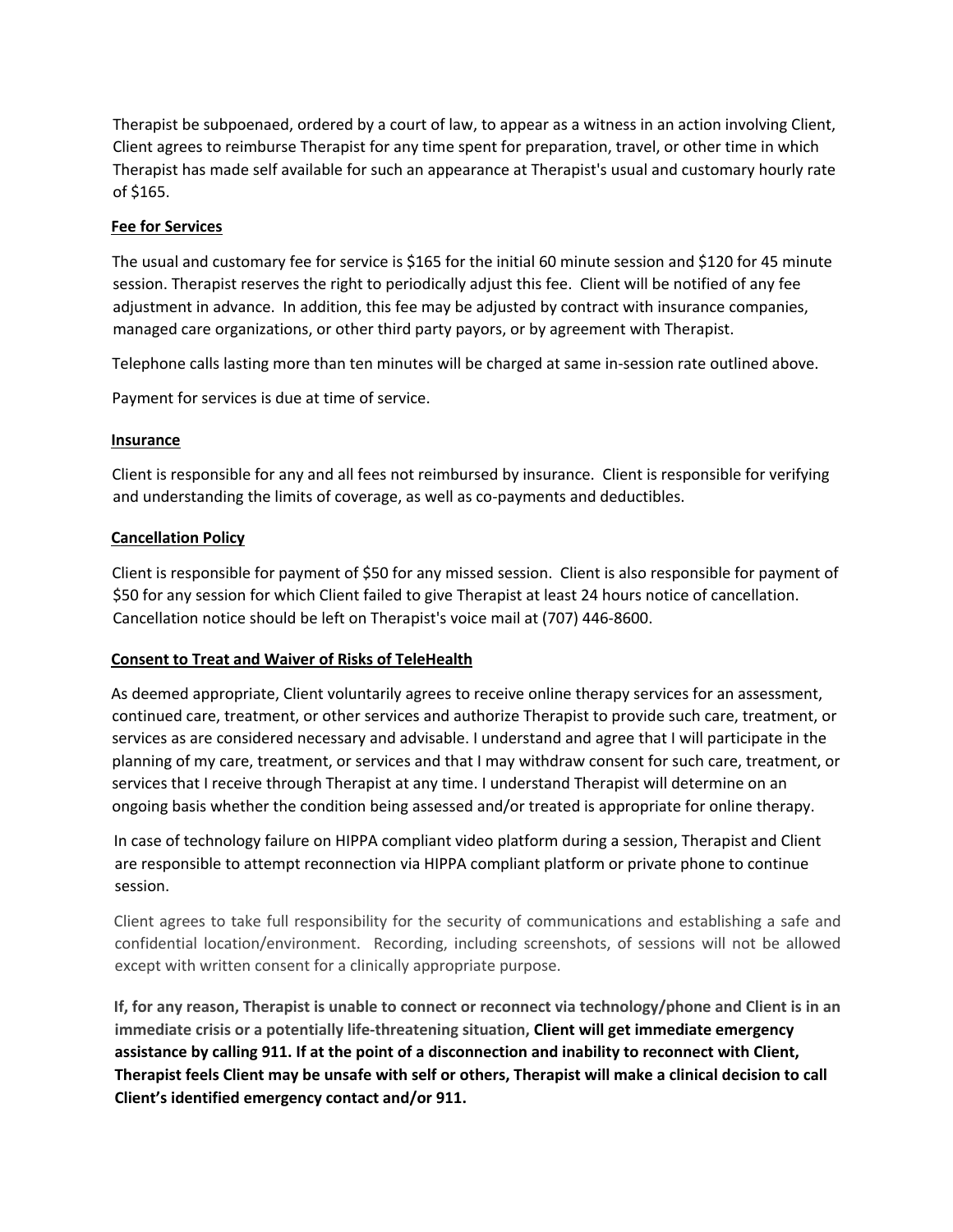#### **Cancellation Policy**

The reservation fee will not be refunded for missed retreat, which includes Client failing to give Therapist at least 24 hour notice of cancellation. Cancellation notice should be left on Therapist's voice mail at (707) 446-8600.

## **Therapist Availability**

Therapist's office is equipped with a confidential voice mail system that allows Client to leave a message at any time. Therapist will make every effort to return calls within 24 hours (or next business day), but cannot guarantee the calls will be returned immediately. Therapist is unable to provide 24 hour crisis service. In the event that Client is feeling unsafe or requires immediate medical or psychiatric assistance, call 911, or go to the nearest emergency room.

#### **Termination of Therapy**

Therapist reserves the right to terminate therapy at his/her discretion. Reasons for termination include, but are not limited to, untimely payment of fees, failure to comply with treatment recommendations, conflicts of interest, failure to participate in therapy, Client needs are outside Therapist's scope of practice or competence, or Client is not making adequate progress. Client has the right to terminate therapy at his/her discretion. Upon either party's decision to terminate therapy, Therapist will generally recommend the Client participate in at least one, or possibly more, termination sessions. These sessions are intended to facilitate a positive termination experience and give both parties an opportunity to reflect on the work that has been done Therapist will also attempt to ensure a smooth transition to resources and/or referrals to Client

#### **Acknowledgement**

By signing below, Client acknowledges full understanding of above stated terms and conditions of this agreement. Client agrees to abide by the terms and conditions of this agreement and consents to participate in psychotherapy with Therapist. Client also agrees to hold Therapist free and harmless from any claims, demands, or suits for damages from any injury or complications whatsoever, save negligence, that may result from such treatment.

Printed Name

\_\_\_\_\_\_\_\_\_\_\_\_\_\_\_\_\_\_\_\_\_\_\_\_\_\_\_\_\_\_\_\_\_\_\_\_\_\_\_\_\_ Date: \_\_\_\_\_\_\_\_\_\_\_\_\_\_\_\_\_\_\_\_\_\_\_\_\_\_\_\_\_\_

Signature of Client

\_\_\_\_\_\_\_\_\_\_\_\_\_\_\_\_\_\_\_\_\_\_\_\_\_\_\_\_\_\_\_\_\_\_\_\_\_\_\_\_\_ Date: \_\_\_\_\_\_\_\_\_\_\_\_\_\_\_\_\_\_\_\_\_\_\_\_\_\_\_\_\_\_

Signature of Legal Guardian (if applicable)

\_\_\_\_\_\_\_\_\_\_\_\_\_\_\_\_\_\_\_\_\_\_\_\_\_\_\_\_\_\_\_\_\_\_\_\_\_\_\_\_\_